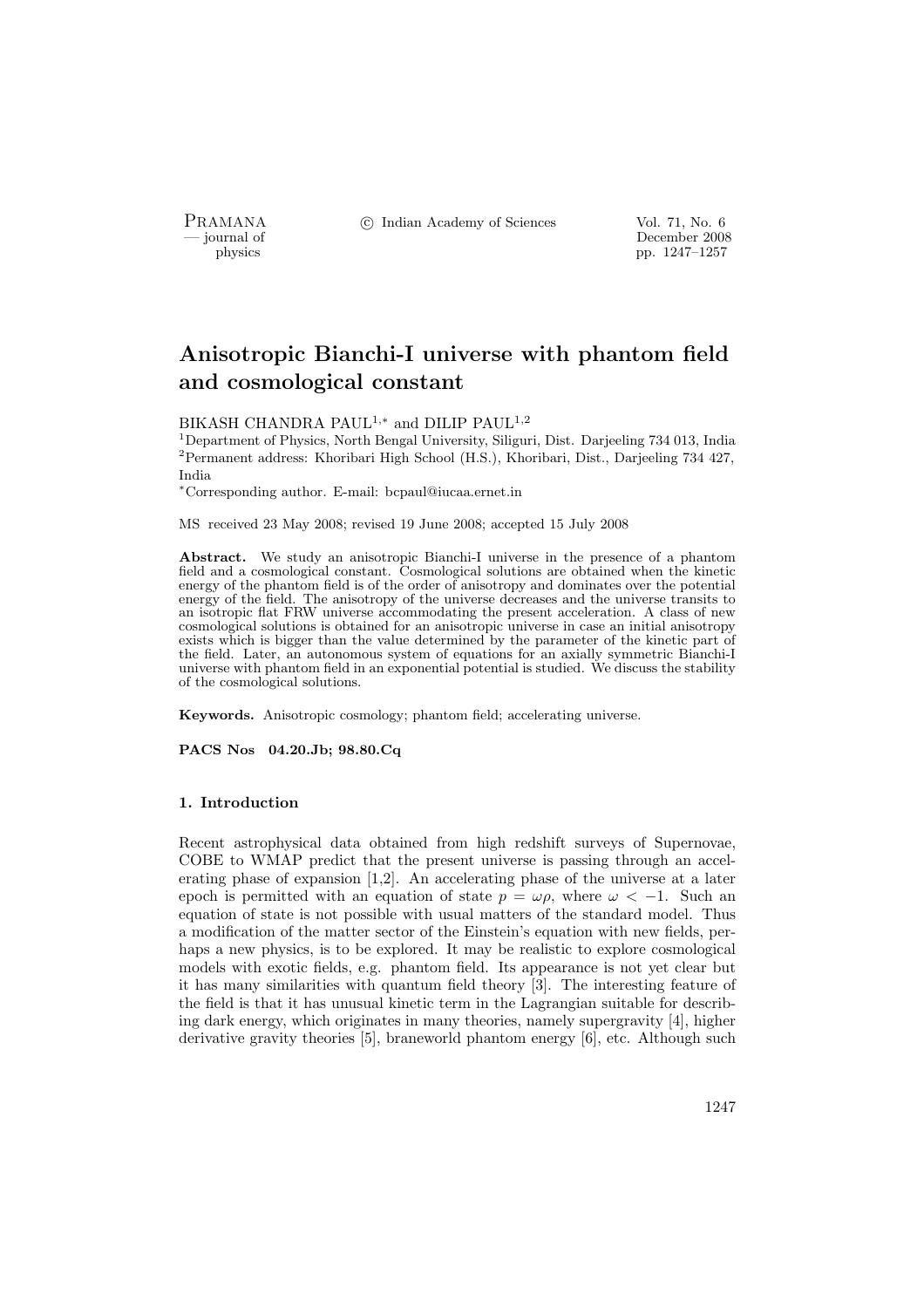theories are known to be unstable with respect to quantum effects, it may be important to explore cosmologies with such fields because of its importance in the early and late era. One interesting aspect of the field is that the universe might end up with a singularity due to the appearance of divergence in scale factor  $a(t)$ , Hubble parameter and in its first derivative [7,8]. It is shown that the singularities with phantom matter are different from those of standard matter cosmology. It is also found that the relation between the phantom models and standard matter models are like the duality symmetry of string cosmology [9]. Faraoni [10] studied a spatially flat homogeneous and isotropic universe dominated by a phantom field by the phase space analysis and found that the late time attractors exist for a general phantom potential. Recently, Kujat et al  $[11]$  have studied phantom dark energy models with negative kinetic term and derived the conditions on the potential so that the result is consistent with current cosmological observations and yields a variety of different possible future fates of the universe. Nojiri and Odintsov [12] proposed that early inflation and late time acceleration of the universe may be unified in a single theory based on a phantom field. Although a fundamental quantum phantom is difficult to stabilize [13,14], it is shown that the solution is stable with respect to a small fluctuation of initial data when  $m_p^2 \leq \frac{1}{2}$  and small fluctuations of the form of the potential [15]. The phantom field has some strange properties which may be interesting to explore cosmological model even though such theory is known to be unstable with respect to quantum effects. The energy density of phantom field increases with increasing scale factor and the phantom energy density becomes infinite at a finite  $t$ , known as 'big rip' condition [16]. However, the 'big rip' problem may be avoided in some models [17,18] which meets the current observations fairly well. The finite lifetime of a universe provides an explanation for the apparent coincidence between the current values of the observed matter density and the dark energy density [19]. When the phantom energy becomes strong enough, gravitational instability no longer works and the universe becomes homogeneous. Sami and Toporensky [20] examined the nature of future evolution of the universe with potential energy-dominated regime of the phantom field considering both massive and self-interacting phantom potential in addition to matter. It is found that the nature of the future evolution is dependent on the steepness of the field. The phantom cosmology has been analysed adopting phase space analysis technique and found that accelerated universe is an attractor with exponential potential [21]. Singh et al [22] studied the general features of the dynamics of the phantom field. Using inverse coshyperbolic function for the phantom potential it has been demonstrated that it admits  $\omega < -1$ . In the model it is noted that the de Sitter universe turns out to be the late time attractor. However, the time derivative of the field is considered to be zero initially. One of the features of the phantom field over scalar field is that it violates the strong energy condition naturally due to its negative kinetic energy. Historically, the pure negative kinetic energy term was first introduced by Hoyle [23] in order to reconcile the homogeneous density (based on perfect cosmological principle) by the creation of new matter in voids as a consequence of the expansion of the universe. Later it was reformulated by Hoyle and Narlikar [24] in the context of the steady state theory of the universe which is popularly known as 'creation' or C-field. The present objective of introducing similar field in modern cosmology is to look for an explanation of the present

1248 Pramana – J. Phys., Vol. 71, No. 6, December 2008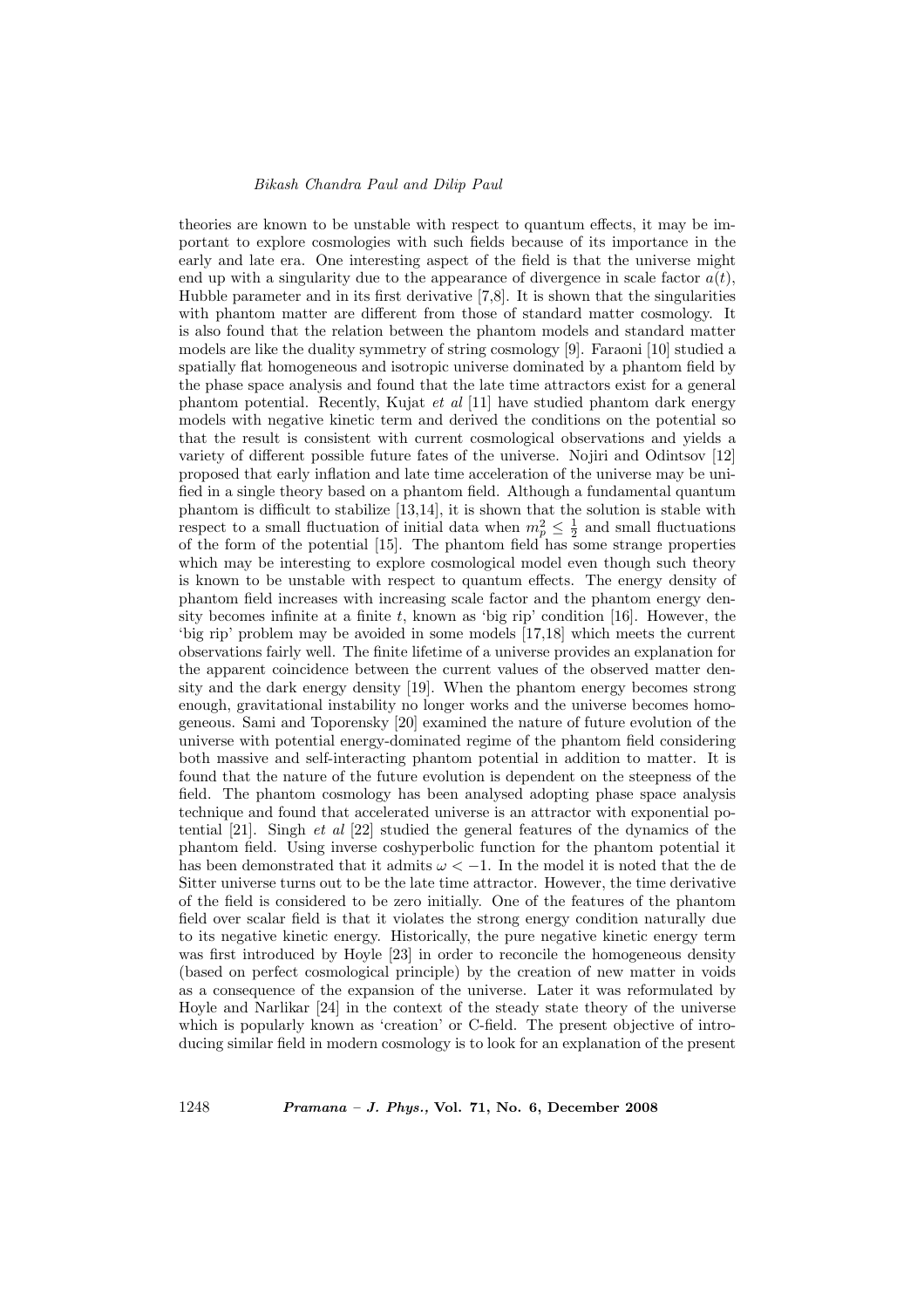acceleration. In this paper we consider a phantom field with its kinetic energy of the order of the anisotropy in an anisotropic Bianchi-I universe. We consider also a cosmological constant in the theory which may appear due to phantom transition and assume that although in the early universe phantom field is negligible, it becomes important as the anisotropy gradually decreases in the early era. We explore cosmological solutions when (i) the anisotropy of the universe is more than the kinetic term and (ii) anisotropy of the universe is less than the kinetic energy of the field. It may be pointed out here that in the absence of both anisotropy and cosmological constant, a kinetic energy-dominated regime of the phantom field becomes unrealistic in cosmology, which however becomes important in its presence. We explore particularly this aspect of the field here.

The paper is organized as follows: the field equations are written down in §2. Section 3 is divided into two parts: in the first part we obtain cosmological solutions for kinetically-dominated phantom field with cosmological constant and in the second part we study the critical points corresponding to the set of autonomous equations of an axially symmetric Bianchi-I universe. Finally, in §4 we give a brief discussion.

#### 2. Field equation

The Einstein's field equation is given by

$$
R_{\mu\nu} - \frac{1}{2}g_{\mu\nu}R = 8\pi G T_{\mu\nu},\tag{1}
$$

where  $R_{\mu\nu}$  is the Ricci tensor, R is the Ricci scalar,  $g_{\mu\nu}$  is the metric and  $T_{\mu\nu}$  is the energy–momentum tensor. We consider an anisotropic Bianchi-I metric which is given by

$$
ds^{2} = -dt^{2} + \sum_{i=1}^{3} R_{i}^{2}(t)(dx^{i})^{2},
$$
\n(2)

where  $R_1, R_2, R_3$  represent the directional scale factors for the universe. The energy–momentum tensor

$$
T_{\mu\nu} = (\rho + p)u_{\mu}u_{\nu} + pg_{\mu\nu},\tag{3}
$$

where  $u^{\mu}u_{\mu} = -1$ ,  $u^{\mu}$  is the unit fluid velocity of matter,  $\rho$  is the energy density and  $p$  is the pressure. For a combination of different kinds of fluid model we have and p is the pressure. For a combination of different kinds of fluid if  $\rho = \sum_{i=1}^{n} \rho_i$  and  $p = \sum_{i=1}^{n} p_i$ . The conservation equation is given by

$$
\frac{\mathrm{d}\rho}{\mathrm{d}t} + \Theta(\rho + p) = 0,\tag{4}
$$

where  $\Theta$  is the volume expansion rate. The directional Hubble parameters are defined by

$$
H_i = \frac{\dot{R}_i}{R_i} \tag{5}
$$

Pramana – J. Phys., Vol. 71, No. 6, December 2008 1249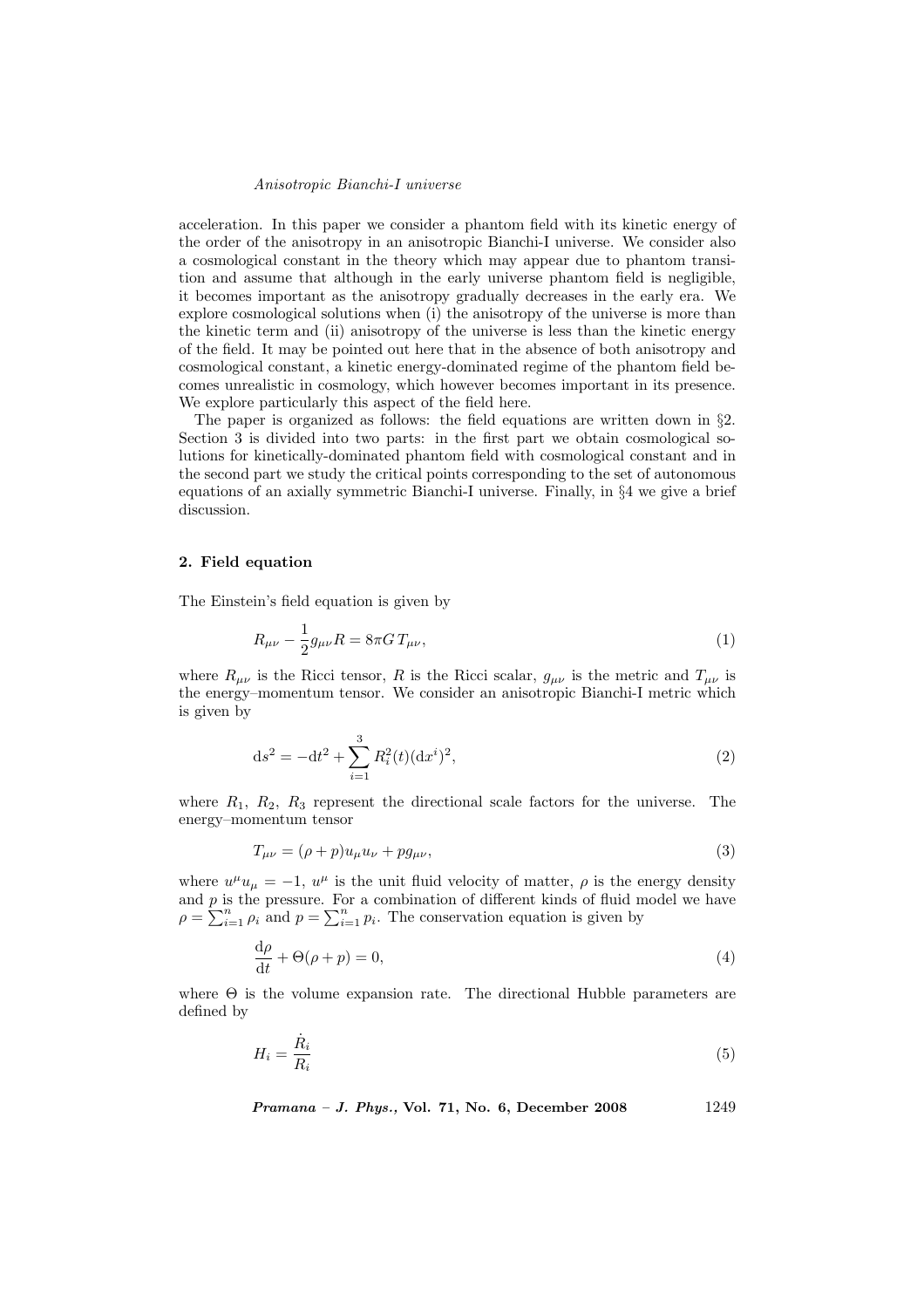and the mean scale factor of the universe is  $a(t) = (R_1R_2R_3)^{1/3}$ . The expansion rate is now given by

$$
\Theta = 3H = 3\frac{\dot{a}}{a} = \sum_{i=1}^{3} H_i
$$
\n(6)

and the average anisotropy expansion is given by

$$
A = \frac{1}{3} \sum_{i=1}^{3} \left(\frac{\Delta H_i}{H}\right)^2.
$$
\n<sup>(7)</sup>

For the Bianchi metric given by (2) we get

$$
\sigma^{\mu\nu}\sigma_{\mu\nu} = \sum_{i=1}^{3} (H_i - H)^2 = \frac{6K^2}{a^6}, \quad \dot{K} = 0,
$$
\n(8)

where  $\sigma_{\mu\nu}$  represents the shear and the anisotropy parameter becomes

$$
A = \frac{K^2}{H^2 V^2},\tag{9}
$$

where  $V = R_1 R_2 R_3 = a^3(t)$ . The field eq. (1) with eqs (7)–(9), can be written as

$$
H^2 = \frac{8\pi G}{3}\rho + \frac{K^2}{a^6}.
$$
\n(10)

It may be pointed out here that if one sets  $K = 0$ , the equations reduce to that obtained for a flat FRW universe. Thus when the universe is sufficiently large it behaves like a flat universe. One can write the energy density of the universe as  $\rho = \rho_0 + \rho_1 + \rho_2$ , where  $\rho_0$  represents vacuum energy determined by cosmological constant,  $\rho_1$  represents the field energy and  $\rho_2 = \rho_{\text{rad}}/a^4$  represents the radiation energy. We now consider a homogeneous field  $\phi = \phi(t)$ , and the energy density and pressure of the field can be written as

$$
\rho = \frac{\epsilon}{2}\dot{\phi}^2 + V(\phi), \quad p = \frac{\epsilon}{2}\dot{\phi}^2 - V(\phi). \tag{11}
$$

Here  $\epsilon = 1$  corresponds to scalar field and  $\epsilon = -1$  corresponds to phantom field. The evolution equation for  $\phi$  is given by

$$
\ddot{\phi} + 3H\dot{\phi} + \frac{1}{\epsilon} \frac{\mathrm{d}V(\phi)}{\mathrm{d}\phi} = 0. \tag{12}
$$

For scalar field we put  $\epsilon = 1$ . The condition for inflation in this case is realized when  $\frac{1}{2}\dot{\phi}^2 \ll V(\phi)$ . For phantom field, we put  $\epsilon = -1$ , and the EOS parameter becomes

$$
\omega_{\phi} = \frac{p_{\phi}}{\rho_{\phi}} = \frac{\dot{\phi}^2 + 2V(\phi)}{\dot{\phi}^2 - 2V(\phi)}.
$$
\n(13)

1250 Pramana – J. Phys., Vol. 71, No. 6, December 2008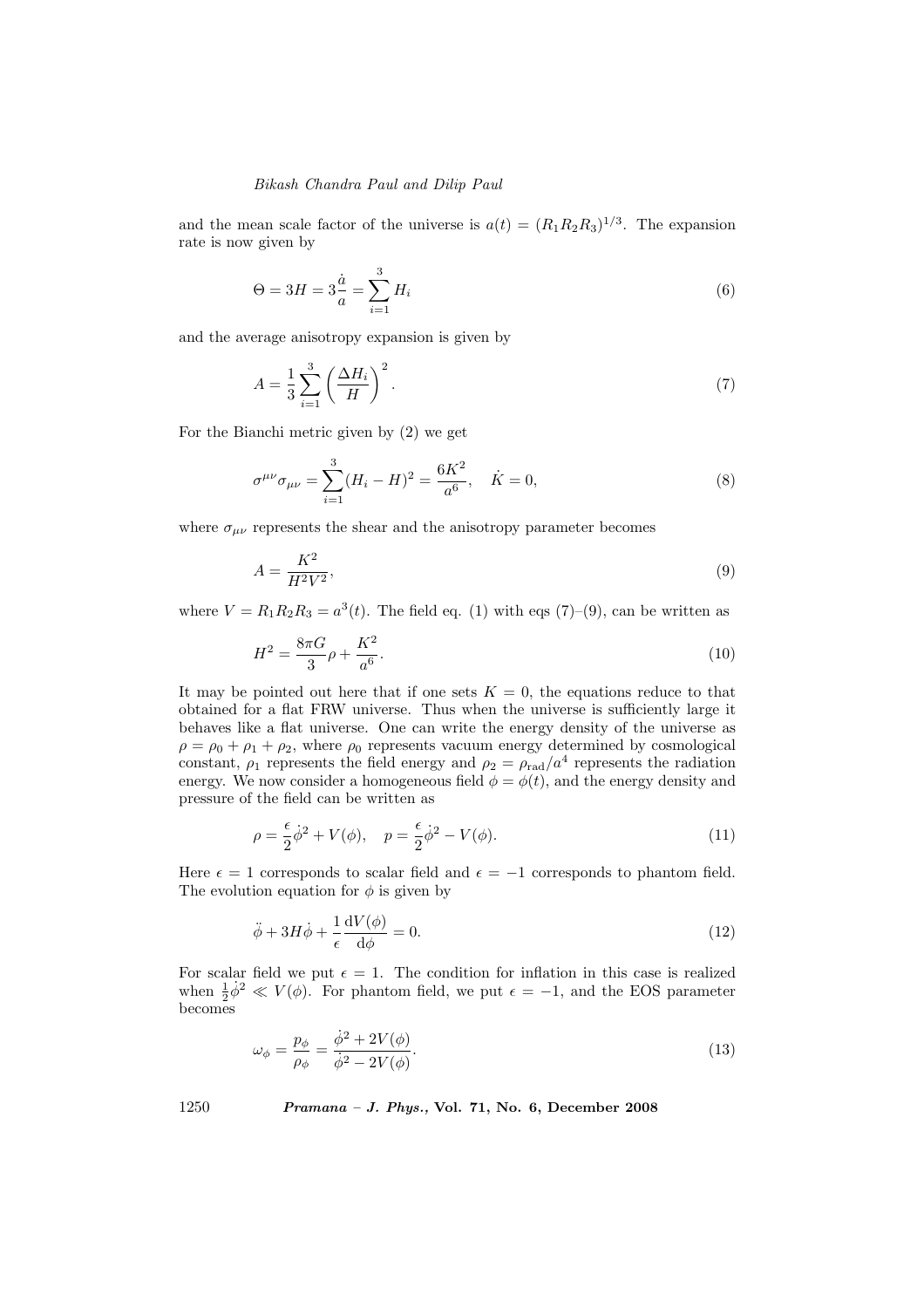It is evident that the conditions  $\omega_{\phi} < -1$  and  $\rho_{\phi} > 0$  could be realized when  $0 < \dot{\phi}^2 < 2V(\phi)$  with the phantom field also. The condition  $\omega_{\phi} < -1$  is satisfied for phantom field only. In the case of a FRW universe with phantom field only the essential condition to satisfy is  $0 < \dot{\phi}^2 < V(\phi)$ , i.e., it requires potential energy to be large compared to kinetic energy [25]. However, in the presence of anisotropy it is evident that the above condition may be relaxed and one can begin with phantom field with its kinetic energy domination, i.e.,  $\dot{\phi}^2 > V(\phi)$  provided shear is more than the lower limit  $\sigma^2 > \dot{\phi}^2 - V(\phi)$ . However, it is important to look for cosmological behaviour for the regime  $\dot{\phi}^2 > 2V(\phi)$  and its subsequent evolution. It may be pointed out here that a realistic solution is possible when the kineticdominated phantom field is considered in the presence of a cosmological constant. In this paper, considering an anisotropic Bianchi-I universe, cosmological solutions are explored which later may transit to an isotropic universe.

# 3. Cosmological solutions

## 3.1 Kinetic energy-dominated field

Let us consider a scalar/phantom field in Bianchi-I universe with a kinetic energydominated epoch in the presence of cosmological constant  $(\Lambda)$ . Equation (12) becomes

$$
\ddot{\phi} + 3H\dot{\phi} = 0. \tag{14}
$$

On integrating the above equation we get

$$
\dot{\phi} = \pm \frac{C}{a^3},\tag{15}
$$

where  $C$  is an integration constant. We assume an epoch when the kinetic energy ( $\sim a^{-6}$ ) of the field dominates over both the radiation energy density ( $\sim a^{-4}$ ) and matter density ( $\sim a^{-3}$ ). The corresponding Einstein field equation (10) becomes

$$
\left(\frac{\dot{a}}{a}\right)^2 = \beta^2 \left(1 + \frac{\alpha}{a^6}\right),\tag{16}
$$

where we use the symbols  $\alpha = \frac{K^2}{\beta^2} + \frac{\epsilon C^2}{2\Lambda}$  and  $\beta =$  $\sqrt{\frac{8\pi G\Lambda}{3}}$ . The average scale factor of the universe is obtained on integrating eq. (16). In the next section we discuss different cosmological models:

• For a scalar field we set  $\epsilon = 1$  in eq. (12) and on integration (16) one obtains

$$
a(t) = \alpha^{1/6} \sinh^{1/3}(3\beta t),\tag{17}
$$

where  $\alpha = \frac{K^2}{\beta^2} + \frac{C^2}{2\Lambda} > 0$ . The corresponding scalar field evolves as

$$
\phi = \phi_0 \pm \frac{C}{3\beta\sqrt{\alpha}} \ln \tanh\left(\frac{3\beta}{2}t\right),\tag{18}
$$

*Pramana – J. Phys.*, Vol. 71, No. 6, December 2008 1251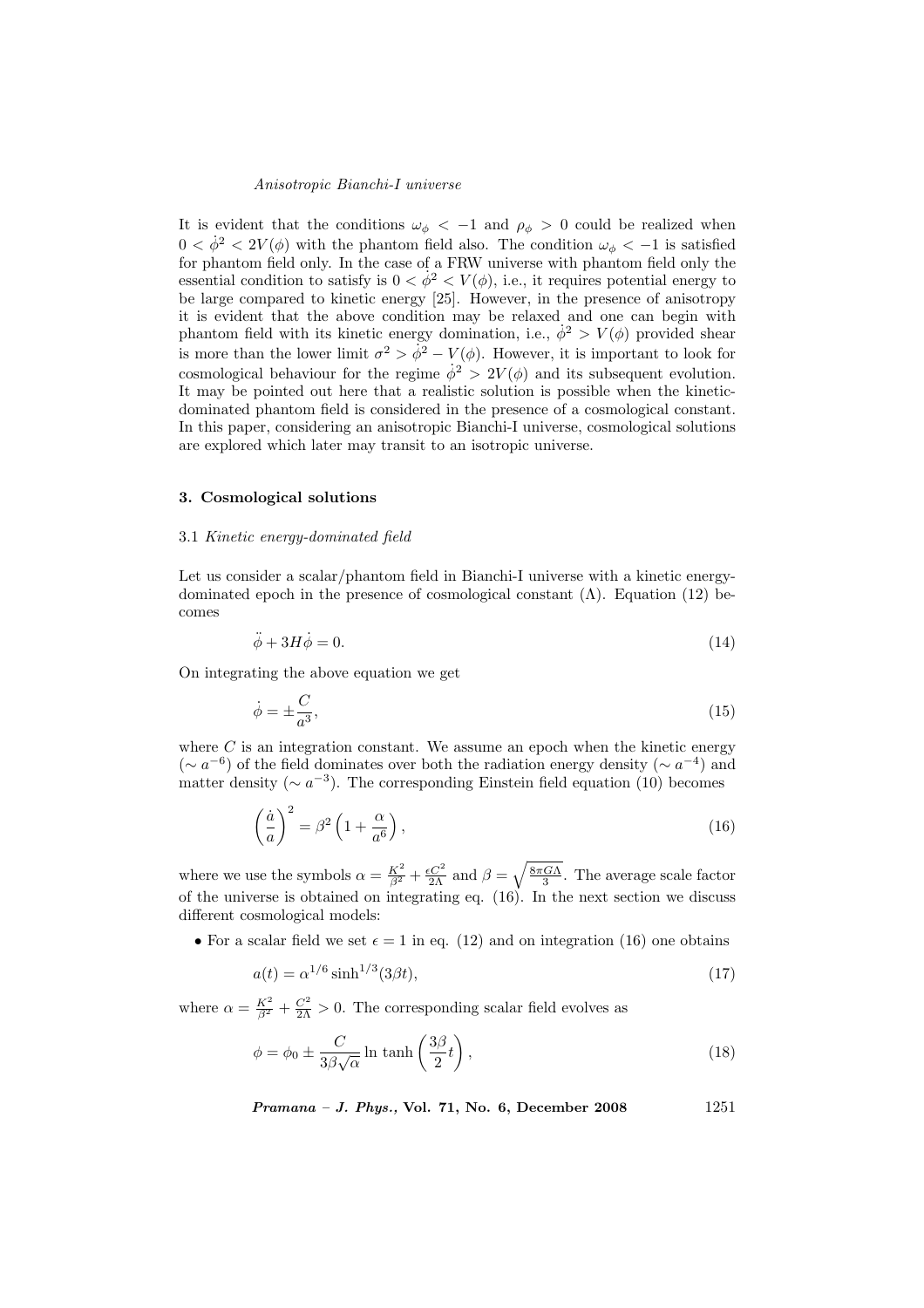where  $\phi_0$  is a constant. The solution describes a universe from singularity which however transits to an inflationary phase at a later epoch [25]. It has a Big Bang singularity at  $t = 0$ , with asymptotic behaviour

$$
a(t) \sim t^{1/3} \tag{19}
$$

and the scalar field evolution near  $t \to 0$  goes as

$$
\phi(t) = \phi_0 - \frac{C}{3\beta\sqrt{\alpha}}\ln\left(\frac{3\beta}{2}t\right).
$$
\n(20)

• For a phantom field, we set  $\epsilon = -1$ . In this case we discuss different regions determined by the anisotropy parameter.

(i) For  $K^2 > (4\pi GC^2/3)$ , eq. (16) admits a hyperbolic solution given by (17). But in this case  $\alpha_{\text{phantom}} < \alpha_{\text{scalar}}$  which leads to a smaller universe in the case of phantom field-filled universe in the early epoch, than a universe filled with scalar field.

Another solution is permitted in the absence of cosmological constant  $(Λ = 0)$ . The scale factor follows a power law expansion,

$$
a(t) \sim t^{1/3},\tag{21}
$$

and the corresponding scalar field evolves slowly as

$$
\phi = \phi_0 \pm \frac{C}{3\alpha} \ln t. \tag{22}
$$

The anisotropy decreases as

$$
A = \frac{K^2}{t} \tag{23}
$$

leading to an isotropic universe. Thus even if initial anisotropy is large compared to the kinetic energy of the field, the anisotropic universe transits to an isotropic universe. In this case the universe is decelerating.

(ii) For  $K^2 < (4\pi G C^2/3)$ , eq. (16) admits a non-singular solution which is

$$
a(t) = \tilde{\alpha}^{1/6} \cosh^{1/3}(3\beta t),\tag{24}
$$

where  $\tilde{\alpha} = -\alpha > 0$ . The universe originates from a non-singular state. The corresponding evolution of the phantom field is given by

$$
\phi = \phi_0 \pm \frac{2C}{3\beta\sqrt{\tilde{\alpha}^3}} \tan^{-1} \left[ \tanh\left(\frac{3\beta}{2}t\right) \right]. \tag{25}
$$

The anisotropy in this epoch decreases as

$$
A = \frac{4K^2}{\tilde{\alpha}\beta^2 \sinh^2(3\beta t)}.\tag{26}
$$

1252 Pramana – J. Phys., Vol. 71, No. 6, December 2008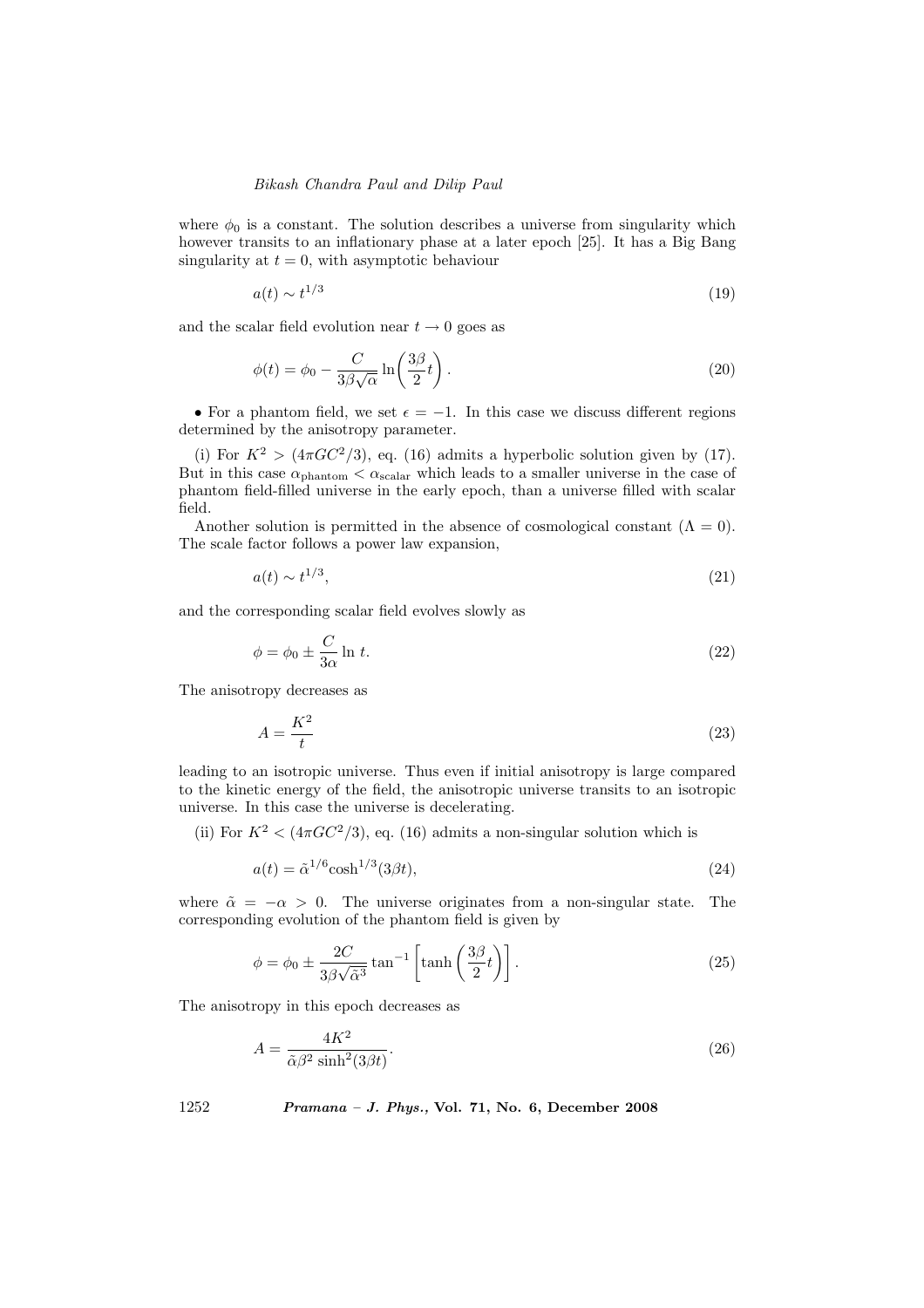The universe quickly transits to an inflationary phase with a potential energydominated phase as the kinetic part decreases rapidly. The asymptotic behaviour of the scalar field at early epoch is

$$
\phi_{\pm} = \phi_0 \pm \frac{C}{sqrt\hbar} t. \tag{27}
$$

The above solution is obtained either with an increasing or a decreasing mode of the field. The solution is new and interesting as it admits an accelerating late universe.

(iii) For  $K^2 = (4\pi GC^2/3)$ , the kinetic energy density of the phantom field gets cancelled with the anisotropic contribution in the field equation. In this case we note that

• when  $\Lambda \neq 0$ , one obtains de Sitter expansion with kinetic-dominated phantom field determined by the cosmological constant given by

$$
a(t) = a_0 e^{\beta t},\tag{28}
$$

where  $\beta =$  $\sqrt{8\pi G V(\phi)/3}$ . The solution permits a zero kinetic energy  $(\dot{\phi} = 0)$ phantom released at a distance from the origin which was considered in [22] to describe cosmological evolution with an inverse coshyperbolic potential with potential energy-dominated epoch.

• When  $\Lambda = 0$ , one obtains an interesting solution considering the coexistence of two fluids, namely, radiation and phantom field. The evolution of the universe is given by

$$
a(t) = \left(\frac{32\pi G\rho_{\rm rad}}{3}\right)^{1/4} \sqrt{t}
$$
\n(29)

and the corresponding field evolves as

$$
\phi = \phi_0 \pm \frac{\phi_1}{\sqrt{t}}\tag{30}
$$

which however attains a constant value at a later epoch. In the next section we consider phantom field in an exponential potential.

# 3.2 Autonomous system with phantom in an exponential potential

The field eq. (1) for anisotropic Bianchi-I metric can be written as a set of firstorder non-linear partial differential equations by treating the shear as a massless scalar field [27]. The corresponding field equations with phantom field are

$$
\dot{H} = -4\pi G (2\sigma^2 - \dot{\phi}^2),\tag{31}
$$

$$
\ddot{\phi} = -3H\dot{\phi} + \frac{\mathrm{d}\phi}{\mathrm{d}t},\tag{32}
$$

Pramana – J. Phys., Vol. 71, No. 6, December 2008 1253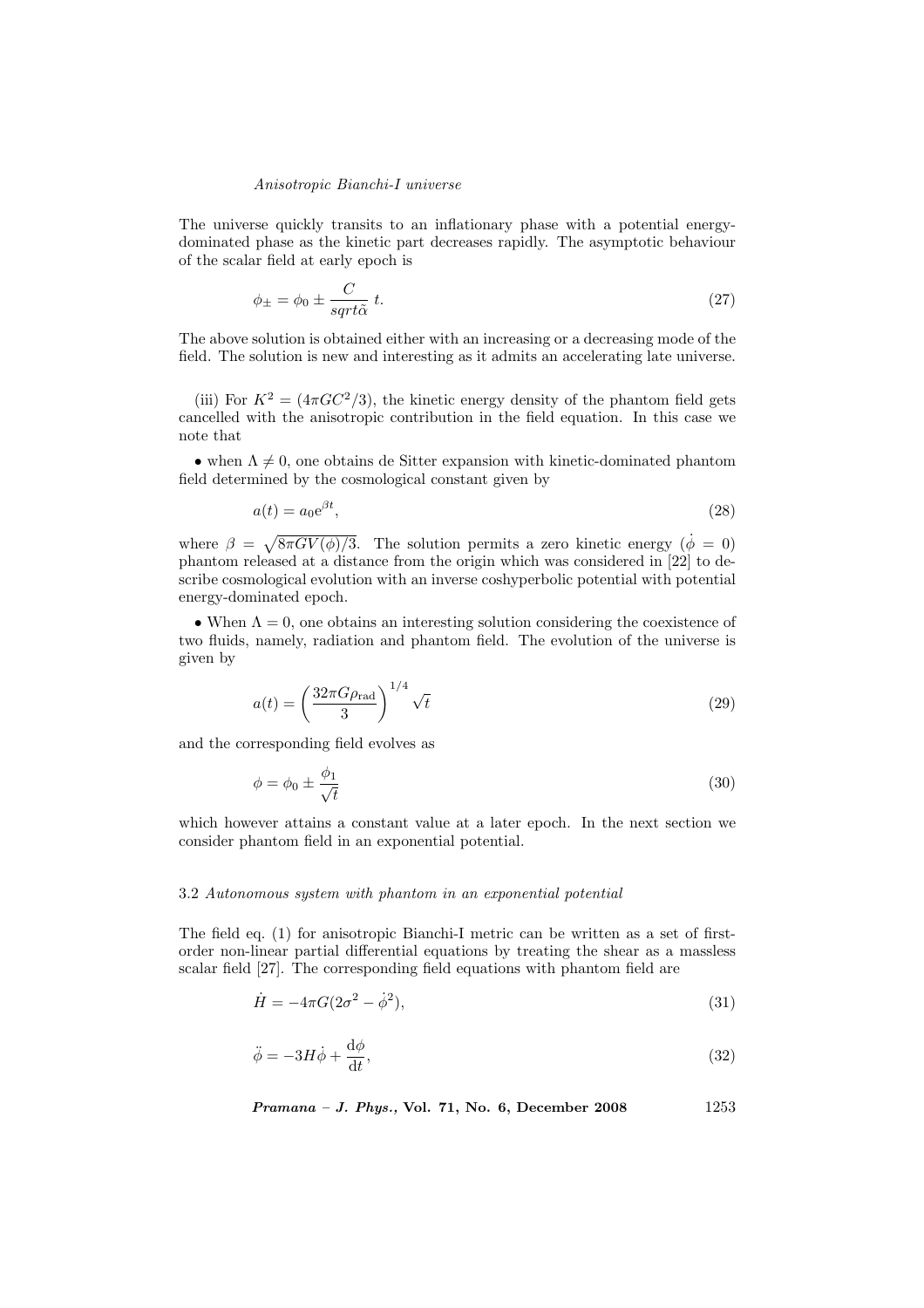$$
\dot{\sigma} = -3H\sigma,\tag{33}
$$

together with the constraint equation

$$
H^{2} = \left(\frac{\dot{R}}{R}\right)^{2} = \frac{8\pi G}{3} \left(\sigma^{2} - \frac{1}{2}\dot{\phi}^{2} + V(\phi)\right),
$$
\n(34)

where dot denotes derivative with respect to cosmic time, shear  $\sigma$  =  $\frac{1}{\sqrt{2}}$ here dot denotes derivative with respect to cosmic time, shear  $\sigma = \frac{1}{24\pi G} \left( \frac{\vec{R}_1}{R_1} - \frac{\vec{R}_2}{R_2} \right)$  (taking  $R_3 = R_2$  axially symmetric Bianchi-I metric). We consider here a phantom field in an exponential potential of the form  $V(\phi)$  =  $V_0e^{-\sqrt{8\pi}G\lambda\phi}$ , where  $V_0$  and  $\lambda$  are free parameters. It is evident from eq. (31) that an exact exponential expansion  $\dot{H} = 0$  is admissible in Bianchi-I universe with phantom field. Moreover, the field equations may admit  $H > 0$ , a different result when the source consists of a self-interacting scalar field [27,28]. Now making use of the following dimensionless variables

$$
x = \sqrt{\frac{4\pi G\dot{\phi}^2}{3H^2}}, \quad y = \sqrt{\frac{8\pi GV}{3H^2}},\tag{35}
$$

we obtain a set of plane autonomous system using eqs  $(31)$ – $(34)$ ,

$$
x' = -3x + 3x(1 - y^2) - \sqrt{\frac{3}{2}}\lambda y^2,
$$
\n(36)

$$
y' = -\sqrt{\frac{3}{2}}\lambda xy + 3y(1 - y^2),\tag{37}
$$

where a prime represents derivative with respect to logarithm of the scale factor  $(N = \ln a)$ . The constraint eq. (34) now becomes

$$
1 = \frac{8\pi G\sigma^2}{3H^2} - x^2 + y^2.
$$
\n(38)

The phantom density parameter  $\Omega_{\phi}$  and the effective phantom equation of state  $\gamma_{\phi}$ are

$$
\Omega_{\phi} = -x^2 + y^2, \quad \Omega_{\phi}\gamma_{\phi} = -2x^2.
$$
\n(39)

It is evident that  $\gamma_{\phi} < 0$ , if  $x^2 < y^2$ .

# Critical points and stability

We note the following

- (0,0) is a critical point. It is saddle if  $\Omega_{\phi} = 0$  with  $\omega_{\phi} =$  undefined.  $\ddot{\phantom{1}}$  $\mathbf{r}$
- $-\frac{\lambda}{4}$  $\frac{1}{6}$  $\mathcal{L}$  $1 + \frac{\lambda^2}{6}$ is a critical point. It is stable for  $\Omega_{\phi} = 1$  with  $\omega_{\phi} = -\lambda^2/3$ . It is a saddle point if  $\lambda$  is a complex number satisfying the inequality  $\lambda^2 < -6$ .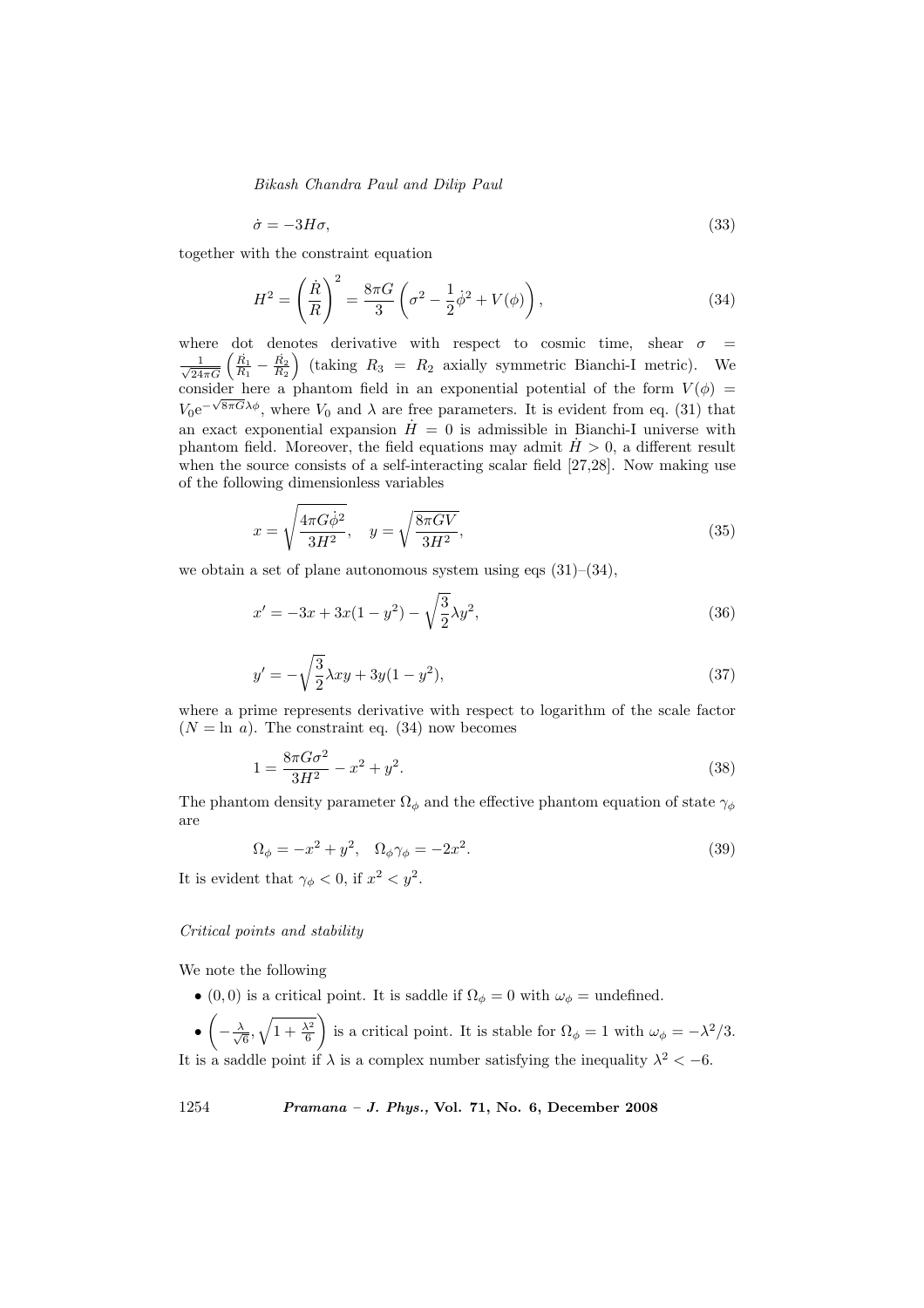

**Figure 1.** Variation of  $\omega(w)$  is shown with N (for  $\lambda = \sqrt{2}$  with continuous line and  $\lambda = \sqrt{3}$  with broken line).

# 4. Discussions

We obtain cosmological models with phantom field in an anisotropic Bianchi-I universe with or without a cosmological constant. We explore kinetic-dominated phantom field. In the case of a vanishing cosmological constant, two fluid models (phantom field and radiation) are required for a physically relevant solution. We found that a singular solution obtained by Gron [26] (for  $\epsilon = 1$ ) is revisited with phantom field for a restricted domain of initial anisotropy. But in the case of scalar field such a solution is permitted for any value of initial anisotropy. In the case of phantom field we obtain a new and interesting solution which accommodates a late accelerating universe provided the kinetic energy of the phantom field exceeds a lower limit determined by the anisotropy of an anisotropic universe. A pure de Sitter universe is obtained here when the kinetic energy of the phantom field is of the order of the anisotropy, i.e., at  $K^2 = 4\pi GC^2/3$ . However, in the absence of cosmological constant and for a kinetically-dominated phantom field the evolution of the universe at  $K^2 = 4\pi G C^2/3$ , is in accordance with the matter content in the universe. In another case we consider radiation with phantom field. In that case it leads to a late evolution satisfying the conditions necessary for inflationary universe with inverse coshyperbolic potential as was taken up by Singh et al [22], which may be realized even in an anisotropic background with non-zero anisotropy of the universe. We consider phantom field in an exponential potential in an axially symmetric Bianchi-I universe and obtain the set of autonomous equation. It is found that there exists one stable critical point which is interesting. We note that exponential potential admits  $a(t) \sim t^{1/3}$  in the presence of shear. However, one obtains power-law inflation  $a(t) \sim t^D$  with  $D > 1$  for  $V_0 > 1/4\pi G\lambda^2$  when  $\sigma \to 0$ . During this regime the field evolves slowly as  $\phi = \sqrt{(1/2\pi G\lambda^2)} \ln t$ . As the anisotropic universe transits to an isotropic universe, the evolution of the universe may be determined by the phantom field. To understand this we plot  $\omega$  against N in figure 1 for  $\lambda = \sqrt{2}$  (shown by continuous line) and  $\lambda = \sqrt{3}$  (shown by broken line) for  $y = 1$ . It is evident that the value of  $\omega$  settles to a de Sitter value,

*Pramana – J. Phys.*, Vol. 71, No. 6, December 2008 1255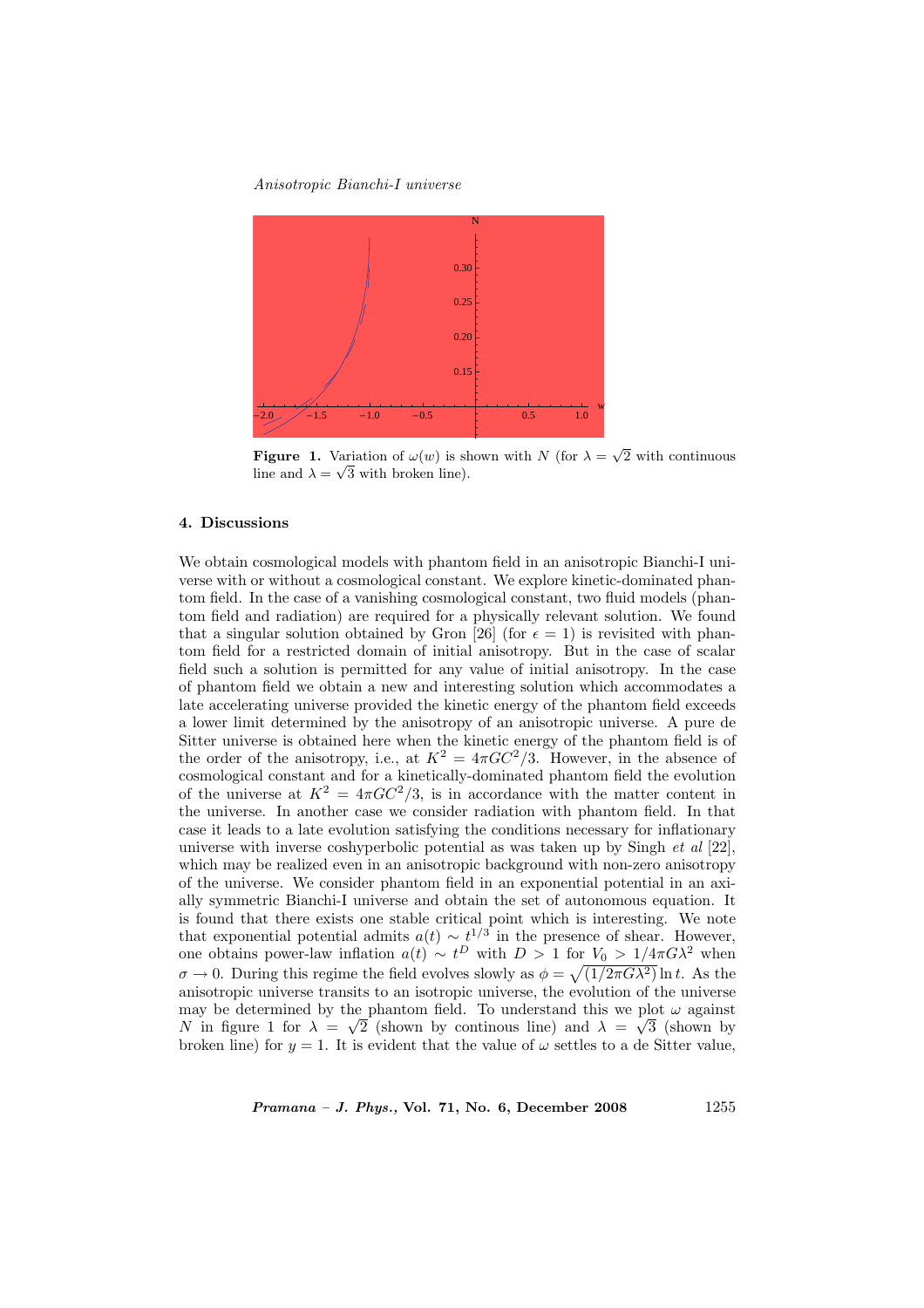admitting late acceleration of the universe. In [22,29] viable cosmological models with phantom field in various potentials have been explored in isotropic FRW model. It may be interesting to work with those potentials in anisotropic universe which will be discussed elsewhere.

# Acknowledgement

Authors are grateful to the referee for invaluable suggestions. BCP would like to thank the Inter-University Centre for Astronomy and Astrophysics (IUCAA), Pune for providing facilities where this work was carried out. DP would like to thank IUCAA Reference Centre, NBU and Physics Department, North Bengal University. The work is financially supported by the University Grants Commission, New Delhi (Minor Research Project No. 32-63/2006 (SR)).

# References

- [1] S Perlmutter et al, Astrophys. J. 517, 565 (1999)
	- A G Riess et al, Astron. J. 116, 1009 (1998)
	- A G Riess et al, Astrophys. J. 560, 49 (2001)
	- J L Tonry et al, Astrophys. J. 594, 1 (2003)
	- M Tegmark et al, Phys. Rev. D69, 103501 (2004)
- [2] C L Bennett et al, Astrophys. J. Suppl. Ser. 148, 1 (2003) G Hinshaw et al, Astrophys. J. Suppl. Ser. 148, 135 (2003)
- [3] S Nojiri and S D Odintsov, Phys. Rev. D68, 123512 (2003)
- S Nojiri and S D Odintsov, Gen. Relativ. Gravit. 36, 1765 (2004), hep-th/0310045
- [4] H P Niles, Phys. Rep. 110, 1 (1984)
- [5] M D Pollock, Phys. Lett. B215, 635 (1988)
- [6] V Sahni and Y Shtanov, *J. Cosmol. Astropart. Phys.* **0311**, 014 (2003)
- [7] R R Caldwell, M Kamionski and N N Weinberg, Phys. Rev. Lett. 91, 071301 (2003) [8] P F Gonzalez Diaz, Phys. Rev. D68, 021303 (2003)
- L P Chimento and R Lazkoz, Mod. Phys. Lett. A19, 2479 (2004), gr-qc/0405020 M Bouhmadi-Lopez and J A Jimenez Madrid, J. Cosmol. Astropart. Phys. 0505, 005 (2005), astro-ph/0404540
- J G Hao and X Z Li, Phys. Rev. D70, 043529 (2004), astro-ph/0309746
- [9] M P Dabrowski, T Stachowiak and M Szydlowski, Phys. Rev. D68, 103519 (2003), hep-th/0307128
- [10] V Faraoni, Class. Quant. Gravit. 22, 3235 (2005), gr-qc/0506095 (2005)
- [11] J Kujat, R J Scherrer and A A Sen, Phys. Rev. D74, 083501 (2006), astro-ph/0606735
- [12] S Nojiri and S D Odintsov, Phys. Lett. B562, 147 (2003)
- [13] S M Carrol, M Hoffman and M Trodden, Phys. Rev. D68, 023509 (2004)
- [14] J M Cline, S Jeon and G D Moore, Phys. Rev. D70, 043543 (2004)
- [15] I Ya Aref'eva, A S Koshelev and S Yu Vernov, astro-ph/0412619 (2005)
- [16] R R Caldwell, Phys. Lett. B545, 23 (2002) S Nesseris and L Perivolaropoulos, Phys. Rev. D70, 123529 (2004) Y H Wei, gr-qc/0502077
- S Nojiri, S D Odintsov and S Tsujikawa, Phys. Rev. D71, 063004 (2005)
- [17] K A Bronnikov, J C Fabris and S V B Gongalves, gr-qc/0611038